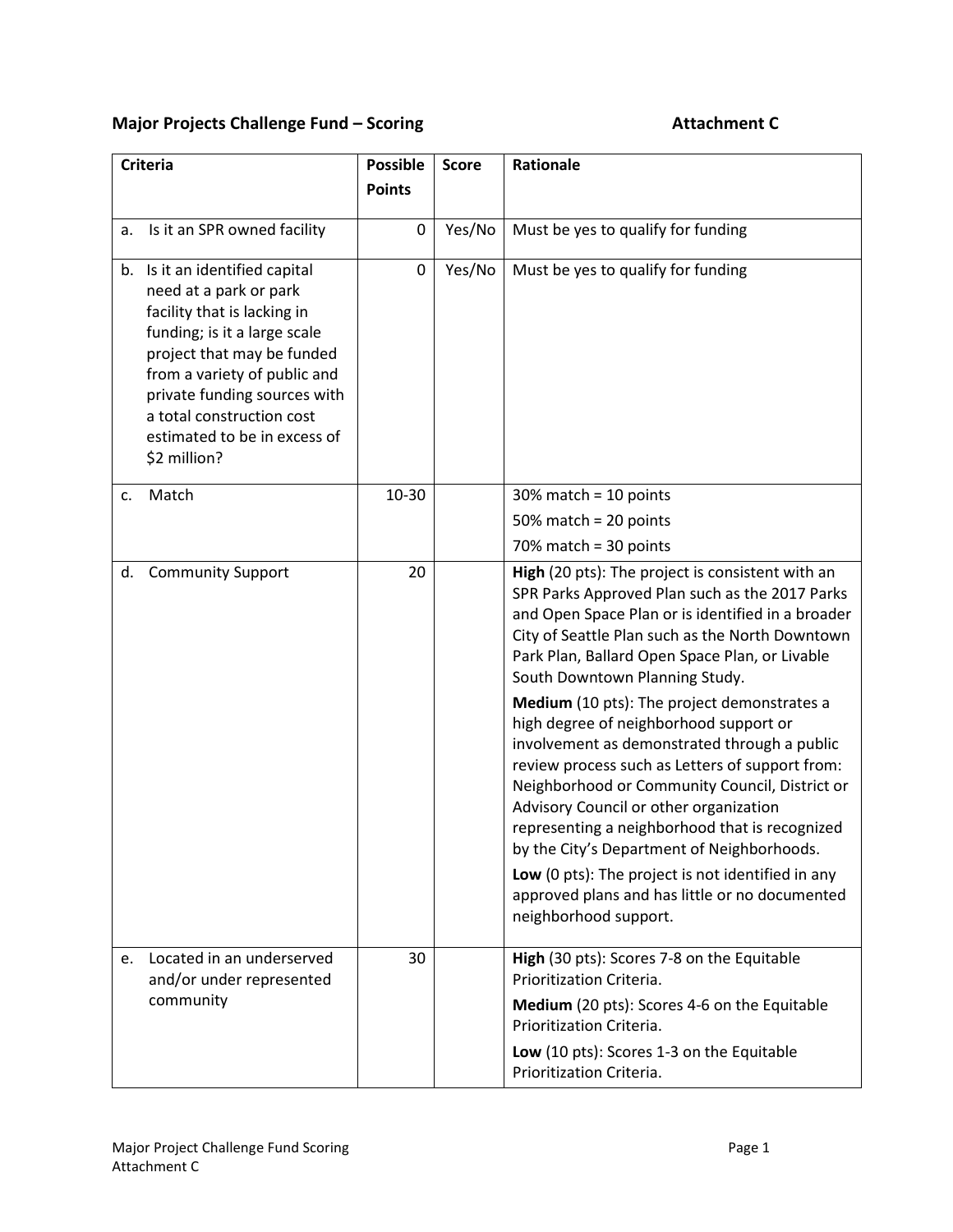| <b>Criteria</b> |                                                                                    | <b>Possible</b> | <b>Score</b> | <b>Rationale</b>                                                                                                                                                                                                                                                                                                                                                                                                                                                                                                                                                                                                                                                                                                                                                                             |
|-----------------|------------------------------------------------------------------------------------|-----------------|--------------|----------------------------------------------------------------------------------------------------------------------------------------------------------------------------------------------------------------------------------------------------------------------------------------------------------------------------------------------------------------------------------------------------------------------------------------------------------------------------------------------------------------------------------------------------------------------------------------------------------------------------------------------------------------------------------------------------------------------------------------------------------------------------------------------|
|                 |                                                                                    | <b>Points</b>   |              |                                                                                                                                                                                                                                                                                                                                                                                                                                                                                                                                                                                                                                                                                                                                                                                              |
|                 |                                                                                    |                 |              | Zero (0 pts): Scores 0 or below on the Equitable<br>Prioritization Criteria.                                                                                                                                                                                                                                                                                                                                                                                                                                                                                                                                                                                                                                                                                                                 |
| f.              | Restoration or significantly<br>extend the life of an existing<br>park or facility | 10              |              | High (10 pts): The project repairs, replaces or<br>upgrades aging infrastructure or facilities,<br>extending their life at least 20 years.                                                                                                                                                                                                                                                                                                                                                                                                                                                                                                                                                                                                                                                   |
|                 |                                                                                    |                 |              | Medium (7 pts): The project repairs, replaces or<br>upgrades aging infrastructure or facilities,<br>extending their life at least 10 years.                                                                                                                                                                                                                                                                                                                                                                                                                                                                                                                                                                                                                                                  |
|                 |                                                                                    |                 |              | Low (3 pts): The project repairs, replaces or<br>upgrades aging infrastructure or facilities,<br>extending their life at least 3 years.                                                                                                                                                                                                                                                                                                                                                                                                                                                                                                                                                                                                                                                      |
|                 |                                                                                    |                 |              | Zero (0 pts): No Restoration or no extension of<br>life of current park or facility                                                                                                                                                                                                                                                                                                                                                                                                                                                                                                                                                                                                                                                                                                          |
| g.              | Reduce maintenance and<br>operation costs                                          | 10              |              | High (10 pts): No net increase in the City's<br>maintenance and operating costs.<br>Medium (7 pts): The project increases the City's<br>maintenance and operating costs and a<br>Business, non-profit or existing approved<br>community group has agreed to take on all<br>maintenance responsibilities for a period of at<br>least 5 years.<br>Low (3 pts): The project has minor increase to<br>the City's maintenance and operating costs and<br>a Business, non-profit or existing approved<br>community group has agreed to take on some<br>maintenance responsibilities for a period of at<br>least 5 years with a net result being reduction of<br>maintenance costs for the Department.<br>Zero (0 pts): The project will significantly<br>increase Maintenance and Operating Costs. |
|                 | h. Community benefit                                                               | 20              |              | Projects which will be used by the greater<br>community and not just a limited audience will<br>score higher. Include user data such as who<br>would use the improved facility and how does<br>the facility serve typically<br>underserved/underrepresented communities<br>now and/or in the future.<br>Excellent (20 pts), Very Good (17 pts), Good (14<br>pts), Adequate (10 pts), Questionable (6 pts),<br>Unacceptable (0 pts)                                                                                                                                                                                                                                                                                                                                                           |